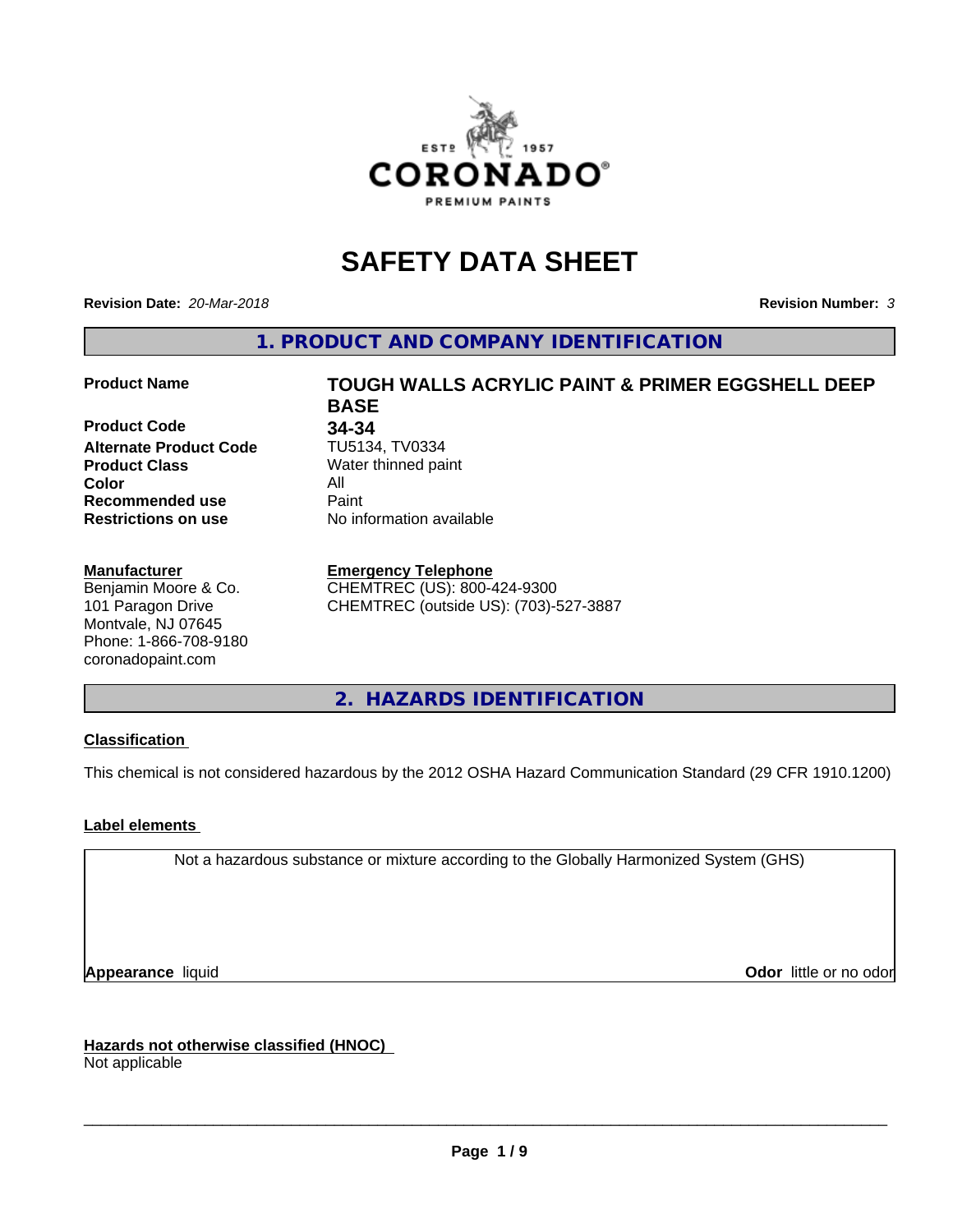#### **Other information**

No information available

# **3. COMPOSITION INFORMATION ON COMPONENTS**

\_\_\_\_\_\_\_\_\_\_\_\_\_\_\_\_\_\_\_\_\_\_\_\_\_\_\_\_\_\_\_\_\_\_\_\_\_\_\_\_\_\_\_\_\_\_\_\_\_\_\_\_\_\_\_\_\_\_\_\_\_\_\_\_\_\_\_\_\_\_\_\_\_\_\_\_\_\_\_\_\_\_\_\_\_\_\_\_\_\_\_\_\_

| <b>Chemical name</b>                                                         | CAS No.    | Weight-% |
|------------------------------------------------------------------------------|------------|----------|
| Limestone                                                                    | 1317-65-3  |          |
| Kaolin                                                                       | 1332-58-7  |          |
| Titanium dioxide                                                             | 13463-67-7 |          |
| Propanoic acid, 2-methyl-, monoester with<br>2,2,4-trimethyl-1,3-pentanediol | 25265-77-4 |          |
| Ammonia                                                                      | 7664-41-7  | 0.5      |

|                                                  | 4. FIRST AID MEASURES                                                                                    |
|--------------------------------------------------|----------------------------------------------------------------------------------------------------------|
| <b>General Advice</b>                            | No hazards which require special first aid measures.                                                     |
| <b>Eye Contact</b>                               | Rinse thoroughly with plenty of water for at least 15 minutes and consult a<br>physician.                |
| <b>Skin Contact</b>                              | Wash off immediately with soap and plenty of water while removing all<br>contaminated clothes and shoes. |
| <b>Inhalation</b>                                | Move to fresh air. If symptoms persist, call a physician.                                                |
| Ingestion                                        | Clean mouth with water and afterwards drink plenty of water. Consult a physician<br>if necessary.        |
| <b>Most Important</b><br><b>Symptoms/Effects</b> | None known.                                                                                              |
| <b>Notes To Physician</b>                        | Treat symptomatically.                                                                                   |
|                                                  |                                                                                                          |

**5. FIRE-FIGHTING MEASURES**

| <b>Suitable Extinguishing Media</b>                                    | Use extinguishing measures that are appropriate to local<br>circumstances and the surrounding environment.                                   |
|------------------------------------------------------------------------|----------------------------------------------------------------------------------------------------------------------------------------------|
| <b>Protective Equipment And Precautions For</b><br><b>Firefighters</b> | As in any fire, wear self-contained breathing apparatus<br>pressure-demand, MSHA/NIOSH (approved or equivalent)<br>and full protective gear. |
| <b>Specific Hazards Arising From The Chemical</b>                      | Closed containers may rupture if exposed to fire or<br>extreme heat.                                                                         |
| <b>Sensitivity To Mechanical Impact</b>                                | No.                                                                                                                                          |
| <b>Sensitivity To Static Discharge</b>                                 | No.                                                                                                                                          |
| <b>Flash Point Data</b><br>Flash Point (°F)                            | Not applicable                                                                                                                               |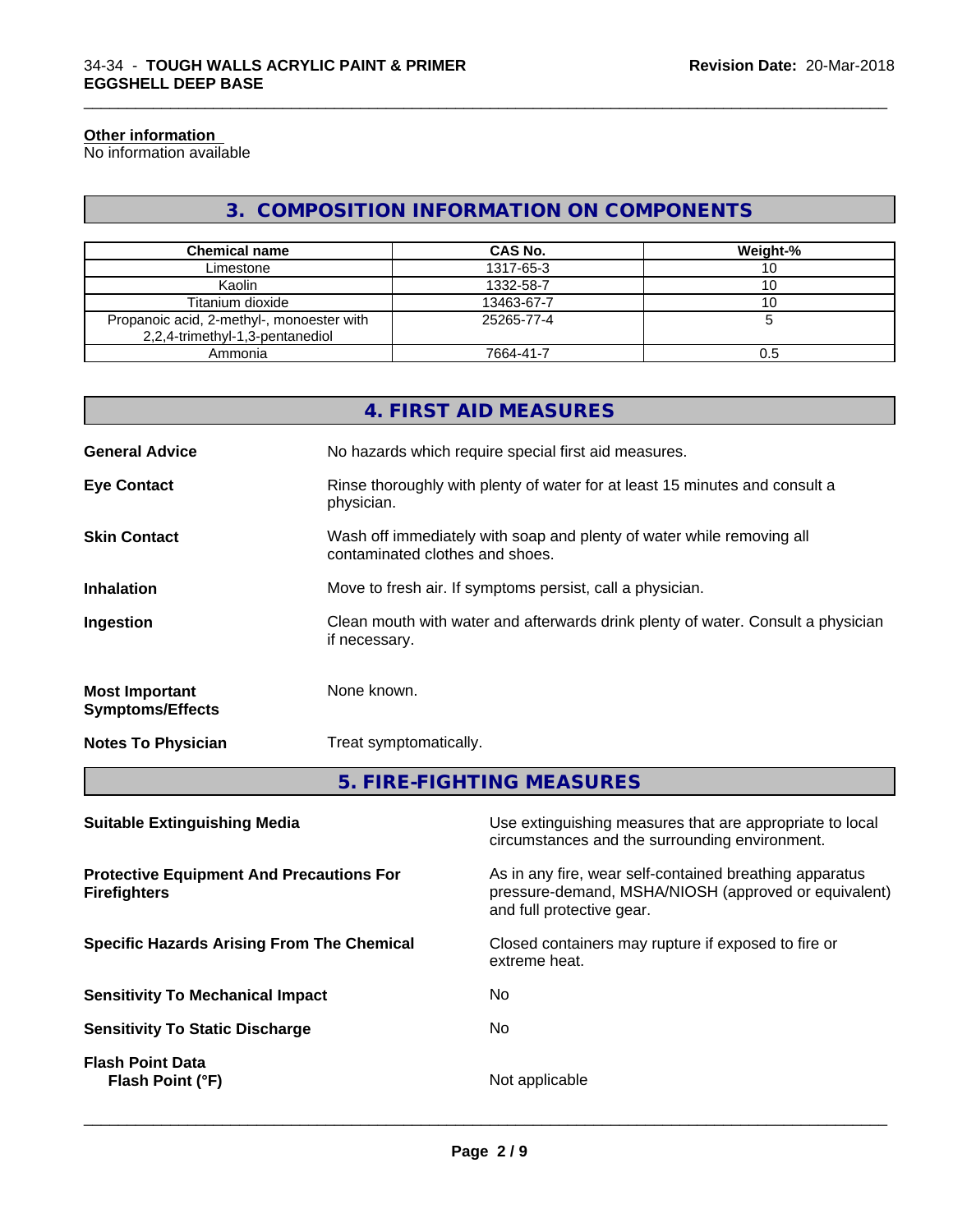| Flash Point (°C)<br><b>Flash Point Method</b> |                                                              |                        | Not applicable<br>Not applicable |                                |
|-----------------------------------------------|--------------------------------------------------------------|------------------------|----------------------------------|--------------------------------|
| <b>Flammability Limits In Air</b>             |                                                              |                        |                                  |                                |
|                                               | <b>Lower Explosion Limit</b><br><b>Upper Explosion Limit</b> |                        | Not applicable<br>Not applicable |                                |
| <b>NFPA</b>                                   | Health: 1                                                    | <b>Flammability: 0</b> | <b>Instability: 0</b>            | <b>Special: Not Applicable</b> |
| <b>NFPA Legend</b>                            |                                                              |                        |                                  |                                |

\_\_\_\_\_\_\_\_\_\_\_\_\_\_\_\_\_\_\_\_\_\_\_\_\_\_\_\_\_\_\_\_\_\_\_\_\_\_\_\_\_\_\_\_\_\_\_\_\_\_\_\_\_\_\_\_\_\_\_\_\_\_\_\_\_\_\_\_\_\_\_\_\_\_\_\_\_\_\_\_\_\_\_\_\_\_\_\_\_\_\_\_\_

- 0 Not Hazardous
- 1 Slightly
- 2 Moderate
- 3 High
- 4 Severe

*The ratings assigned are only suggested ratings, the contractor/employer has ultimate responsibilities for NFPA ratings where this system is used.*

*Additional information regarding the NFPA rating system is available from the National Fire Protection Agency (NFPA) at www.nfpa.org.*

|                                  | 6. ACCIDENTAL RELEASE MEASURES                                                                                                                                                   |
|----------------------------------|----------------------------------------------------------------------------------------------------------------------------------------------------------------------------------|
| <b>Personal Precautions</b>      | Avoid contact with skin, eyes and clothing. Ensure adequate ventilation.                                                                                                         |
| <b>Other Information</b>         | Prevent further leakage or spillage if safe to do so.                                                                                                                            |
| <b>Environmental precautions</b> | See Section 12 for additional Ecological Information.                                                                                                                            |
| <b>Methods For Clean-Up</b>      | Soak up with inert absorbent material. Sweep up and shovel into suitable<br>containers for disposal.                                                                             |
|                                  | 7. HANDLING AND STORAGE                                                                                                                                                          |
| <b>Handling</b>                  | Avoid contact with skin, eyes and clothing. Avoid breathing vapors, spray mists or<br>sanding dust. In case of insufficient ventilation, wear suitable respiratory<br>equipment. |
| <b>Storage</b>                   | Keep container tightly closed. Keep out of the reach of children.                                                                                                                |
| <b>Incompatible Materials</b>    | No information available                                                                                                                                                         |

**8. EXPOSURE CONTROLS/PERSONAL PROTECTION**

#### **Exposure Limits**

| <b>Chemical name</b> | <b>ACGIH TLV</b>          | <b>OSHA PEL</b>            |
|----------------------|---------------------------|----------------------------|
| Limestone            | N/E                       | 15 mg/m <sup>3</sup> - TWA |
|                      |                           | $5 \text{ mg/m}^3$ - TWA   |
| Kaolin               | 2 mg/m <sup>3</sup> - TWA | 15 mg/m <sup>3</sup> - TWA |
|                      |                           | $5 \text{ mg/m}^3$ - TWA   |
| Titanium dioxide     | 10 mg/m $3$ - TWA         | 15 mg/m <sup>3</sup> - TWA |
| Ammonia              | 25 ppm - TWA              | 50 ppm - TWA               |
|                      | 35 ppm - STEL             | 35 mg/m <sup>3</sup> - TWA |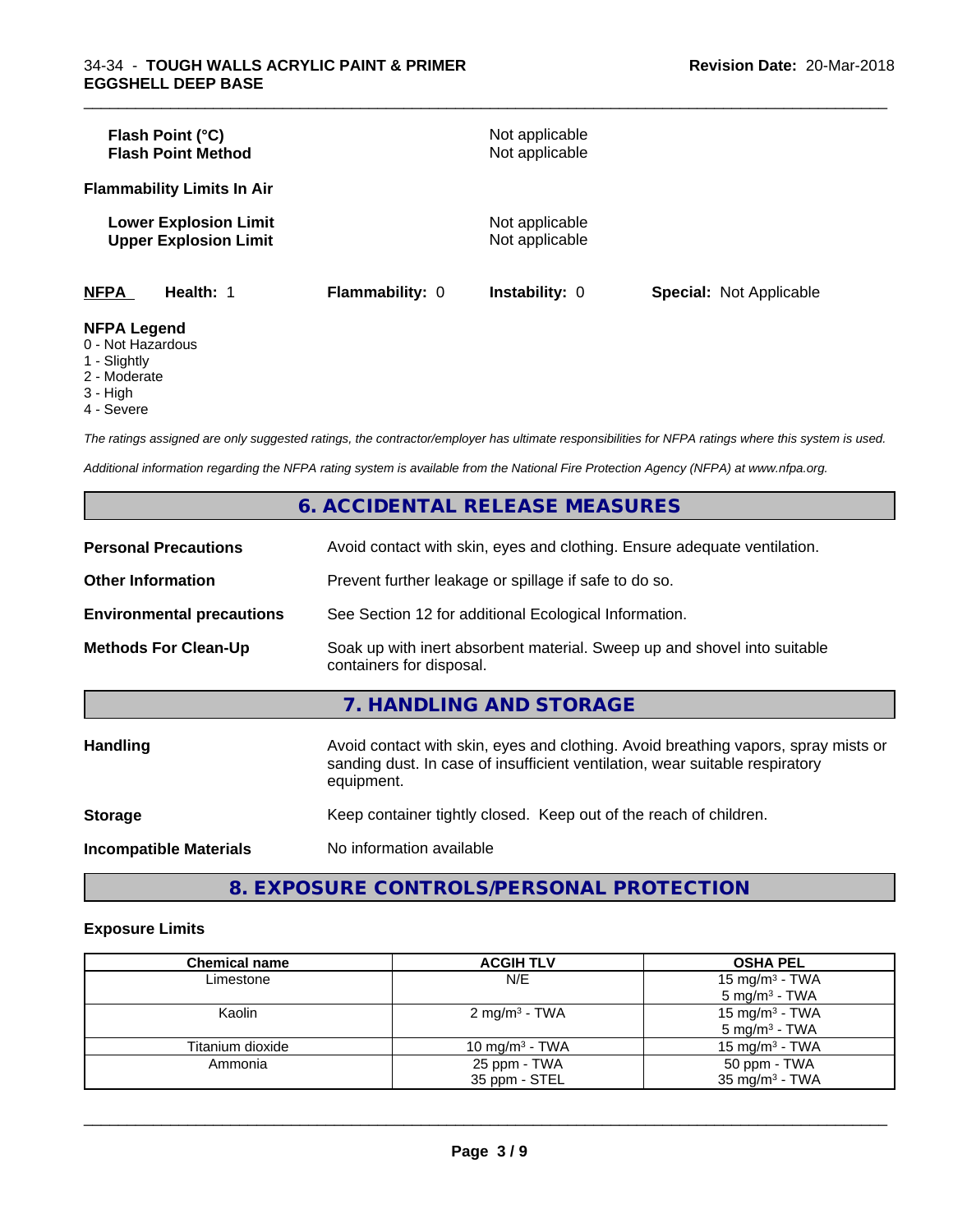#### **Legend**

ACGIH - American Conference of Governmental Industrial Hygienists Exposure Limits OSHA - Occupational Safety & Health Administration Exposure Limits N/E - Not Established

| <b>Engineering Measures</b>          | Ensure adequate ventilation, especially in confined areas.                                                                          |
|--------------------------------------|-------------------------------------------------------------------------------------------------------------------------------------|
| <b>Personal Protective Equipment</b> |                                                                                                                                     |
| <b>Eye/Face Protection</b>           | Safety glasses with side-shields.                                                                                                   |
| <b>Skin Protection</b>               | Protective gloves and impervious clothing.                                                                                          |
| <b>Respiratory Protection</b>        | In case of insufficient ventilation wear suitable respiratory equipment.                                                            |
| <b>Hygiene Measures</b>              | Avoid contact with skin, eyes and clothing. Remove and wash contaminated<br>clothing before re-use. Wash thoroughly after handling. |

# **9. PHYSICAL AND CHEMICAL PROPERTIES**

**Appearance** liquid<br> **Appearance** liquid<br> **Odor Odor Threshold No information available No information available Density (Ibs/gal)** 8.95 - 10.05<br> **Specific Gravity** 1.19 - 1.21 **Specific Gravity pH** No information available **Viscosity (cps)** No information available **Solubility No information available No information available Water solubility** No information available **Evaporation Rate No information available No information available Vapor Pressure** No information available No information available **Vapor Density**<br> **We Solids** (*We Solids* (*We Solids* (*We Solids* (*Me )* (*All 20 - 50* **Wt. % Solids** 40 - 50<br> **Vol. % Solids** 25 - 35 **Vol. % Solids Wt. % Volatiles** 50 - 60<br> **Vol. % Volatiles** 65 - 75 **Vol. % Volatiles VOC Regulatory Limit (g/L)** < 100 **Boiling Point (°F)** 212 **Boiling Point (°C)** 100 **Freezing Point (°F)** 32 **Freezing Point (°C)** 0 **Flash Point (°F)** Not applicable **Flash Point (°C)** Not applicable **Flash Point Method**<br> **Flammability (solid, gas)**<br>
Not applicable<br>
Not applicable **Flammability** (solid, gas) **Upper Explosion Limit**<br> **Lower Explosion Limit**<br> **Lower Explosion Limit Lower Explosion Limit**<br> **Autoignition Temperature (°F)**<br> **Autoignition Temperature (°F)**<br> **Autoignition Temperature (°F) Autoignition Temperature (°F) Autoignition Temperature (°C)** No information available **Decomposition Temperature (°F)** No information available **Decomposition Temperature (°C)** No information available **Partition Coefficient (n-octanol/water)** No information available

little or no odor

\_\_\_\_\_\_\_\_\_\_\_\_\_\_\_\_\_\_\_\_\_\_\_\_\_\_\_\_\_\_\_\_\_\_\_\_\_\_\_\_\_\_\_\_\_\_\_\_\_\_\_\_\_\_\_\_\_\_\_\_\_\_\_\_\_\_\_\_\_\_\_\_\_\_\_\_\_\_\_\_\_\_\_\_\_\_\_\_\_\_\_\_\_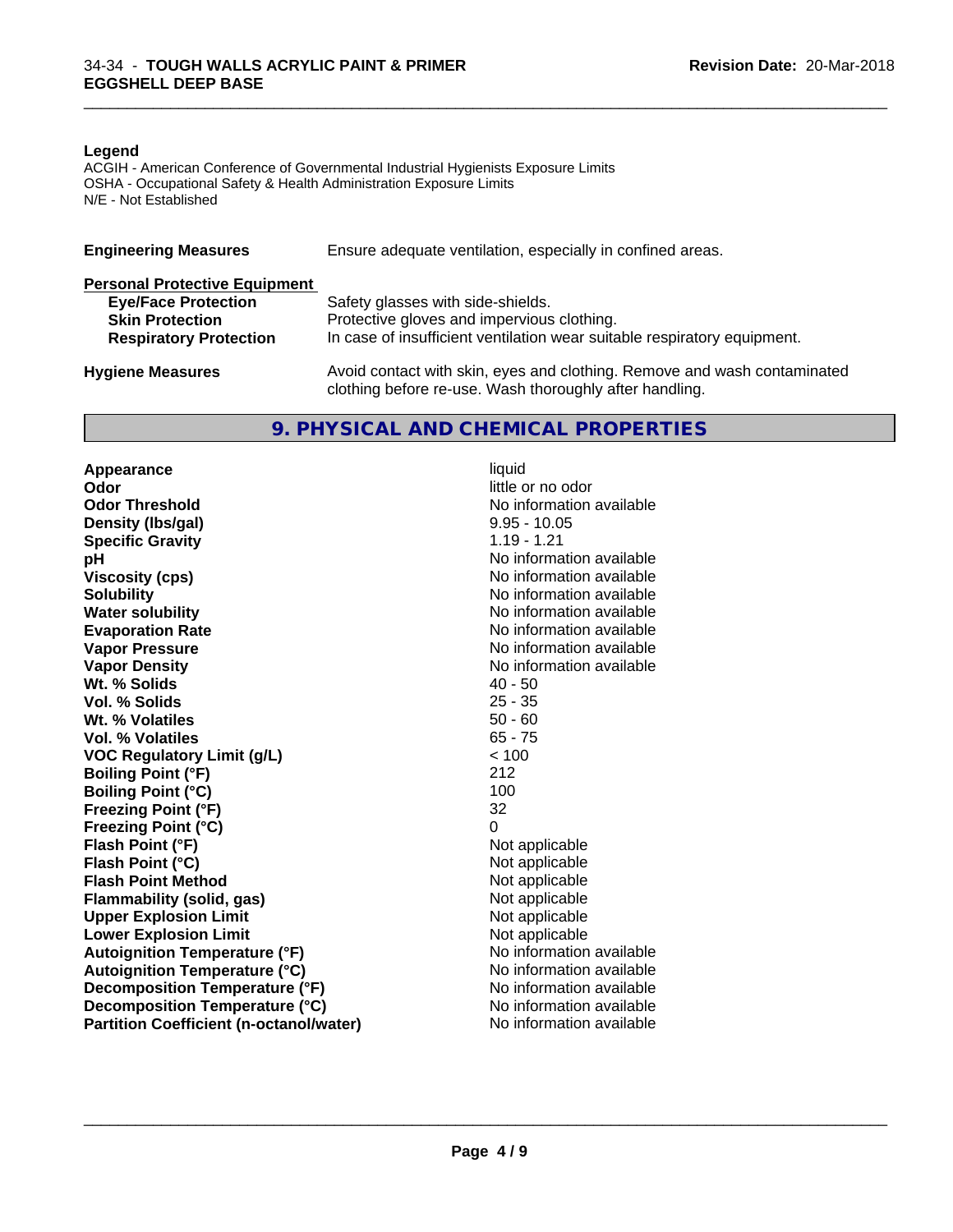# **10. STABILITY AND REACTIVITY**

\_\_\_\_\_\_\_\_\_\_\_\_\_\_\_\_\_\_\_\_\_\_\_\_\_\_\_\_\_\_\_\_\_\_\_\_\_\_\_\_\_\_\_\_\_\_\_\_\_\_\_\_\_\_\_\_\_\_\_\_\_\_\_\_\_\_\_\_\_\_\_\_\_\_\_\_\_\_\_\_\_\_\_\_\_\_\_\_\_\_\_\_\_

| <b>Reactivity</b>                       | Not Applicable                           |
|-----------------------------------------|------------------------------------------|
| <b>Chemical Stability</b>               | Stable under normal conditions.          |
| <b>Conditions to avoid</b>              | Prevent from freezing.                   |
| <b>Incompatible Materials</b>           | No materials to be especially mentioned. |
| <b>Hazardous Decomposition Products</b> | None under normal use.                   |
| Possibility of hazardous reactions      | None under normal conditions of use.     |

# **11. TOXICOLOGICAL INFORMATION**

| <b>Product Information</b>               |                                                                                                                 |
|------------------------------------------|-----------------------------------------------------------------------------------------------------------------|
| Information on likely routes of exposure |                                                                                                                 |
| <b>Principal Routes of Exposure</b>      | Eye contact, skin contact and inhalation.                                                                       |
| <b>Acute Toxicity</b>                    |                                                                                                                 |
| <b>Product Information</b>               | No information available                                                                                        |
|                                          | Symptoms related to the physical, chemical and toxicological characteristics                                    |
| <b>Symptoms</b>                          | No information available                                                                                        |
|                                          | Delayed and immediate effects as well as chronic effects from short and long-term exposure                      |
| Eye contact                              | May cause slight irritation.                                                                                    |
| <b>Skin contact</b>                      | Substance may cause slight skin irritation. Prolonged or repeated contact may dry<br>skin and cause irritation. |
| <b>Inhalation</b>                        | May cause irritation of respiratory tract.                                                                      |
| Ingestion                                | Ingestion may cause gastrointestinal irritation, nausea, vomiting and diarrhea.                                 |
| <b>Sensitization</b>                     | No information available                                                                                        |
| <b>Neurological Effects</b>              | No information available.                                                                                       |
| <b>Mutagenic Effects</b>                 | No information available.                                                                                       |
| <b>Reproductive Effects</b>              | No information available.                                                                                       |
| <b>Developmental Effects</b>             | No information available.                                                                                       |
| <b>Target organ effects</b>              | No information available.                                                                                       |
| STOT - single exposure                   | No information available.                                                                                       |
| <b>STOT - repeated exposure</b>          | No information available.                                                                                       |
| Other adverse effects                    | No information available.                                                                                       |
| <b>Aspiration Hazard</b>                 | No information available                                                                                        |
| <b>Numerical measures of toxicity</b>    |                                                                                                                 |
|                                          |                                                                                                                 |

**The following values are calculated based on chapter 3.1 of the GHS document**

| <b>ATEmix (oral)</b>   | 100673 |  |
|------------------------|--------|--|
| <b>ATEmix (dermal)</b> | 669464 |  |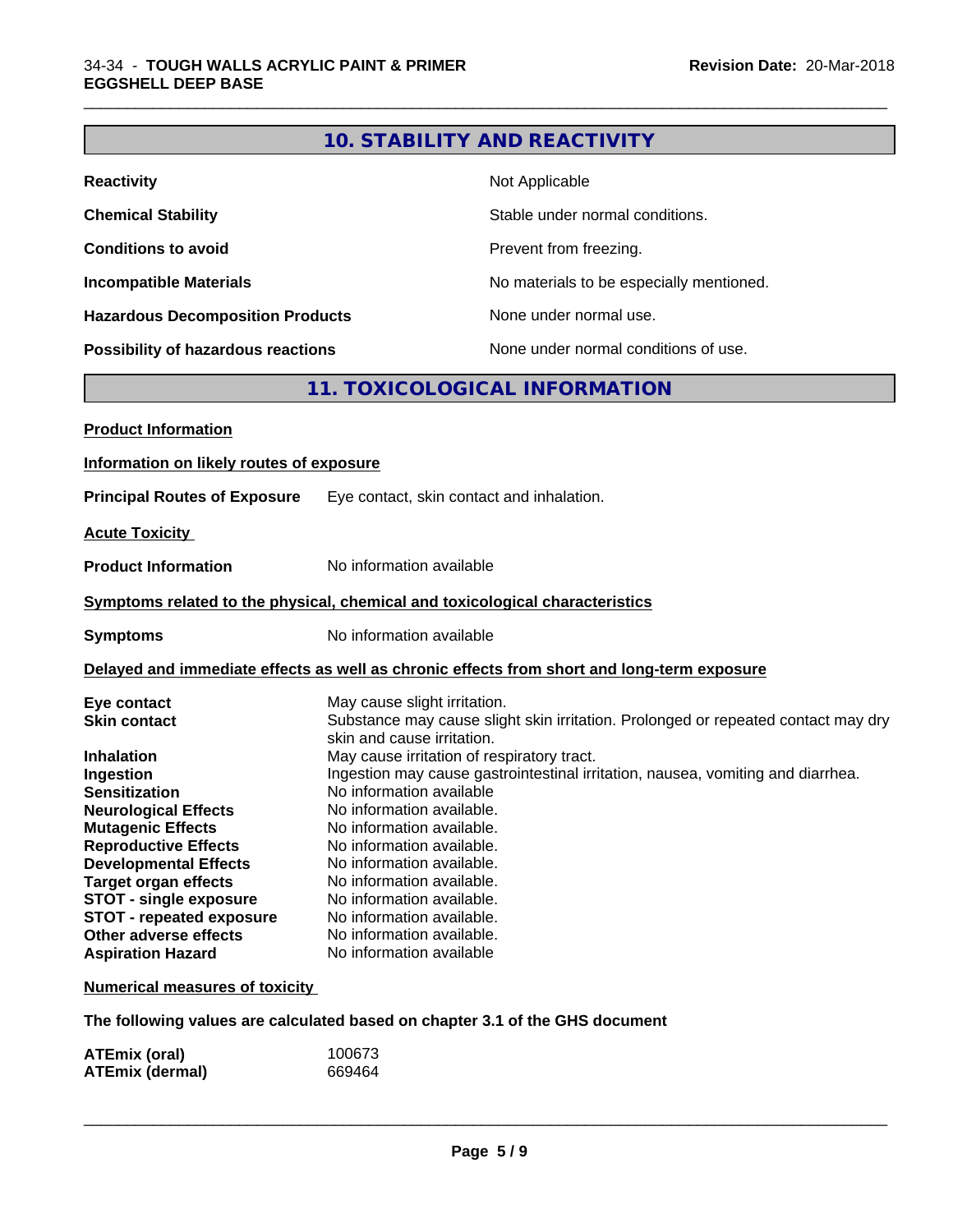### **ATEmix (inhalation-dust/mist)** 479.3 mg/L

#### **Component**

Kaolin LD50 Oral: > 5000 mg/kg (Rat) Titanium dioxide LD50 Oral: > 10000 mg/kg (Rat) Ammonia LC50 Inhalation (Vapor): 2000 ppm (Rat, 4 hr.)

#### **Carcinogenicity**

*The information below indicateswhether each agency has listed any ingredient as a carcinogen:.*

| <b>Chemical</b><br>name             | <b>IARC</b>                  | NTP | ດເ⊔∧<br>JJNP |  |
|-------------------------------------|------------------------------|-----|--------------|--|
|                                     | .<br>2B<br>Human<br>Possible |     | Listed       |  |
| $-1$<br>. dioxide<br><b>itanium</b> | Carcinogen                   |     |              |  |

\_\_\_\_\_\_\_\_\_\_\_\_\_\_\_\_\_\_\_\_\_\_\_\_\_\_\_\_\_\_\_\_\_\_\_\_\_\_\_\_\_\_\_\_\_\_\_\_\_\_\_\_\_\_\_\_\_\_\_\_\_\_\_\_\_\_\_\_\_\_\_\_\_\_\_\_\_\_\_\_\_\_\_\_\_\_\_\_\_\_\_\_\_

• Although IARC has classified titanium dioxide as possibly carcinogenic to humans (2B), their summary concludes: "No significant exposure to titanium dioxide is thought to occur during the use of products in which titanium dioxide is bound to other materials, such as paint."

#### **Legend**

IARC - International Agency for Research on Cancer NTP - National Toxicity Program OSHA - Occupational Safety & Health Administration

**12. ECOLOGICAL INFORMATION**

# **Ecotoxicity Effects**

The environmental impact of this product has not been fully investigated.

## **Product Information**

#### **Acute Toxicity to Fish**

No information available

## **Acute Toxicity to Aquatic Invertebrates**

No information available

#### **Acute Toxicity to Aquatic Plants**

No information available

#### **Persistence / Degradability**

No information available.

#### **Bioaccumulation / Accumulation**

There is no data for this product.

#### **Mobility in Environmental Media**

No information available.

#### **Ozone**

No information available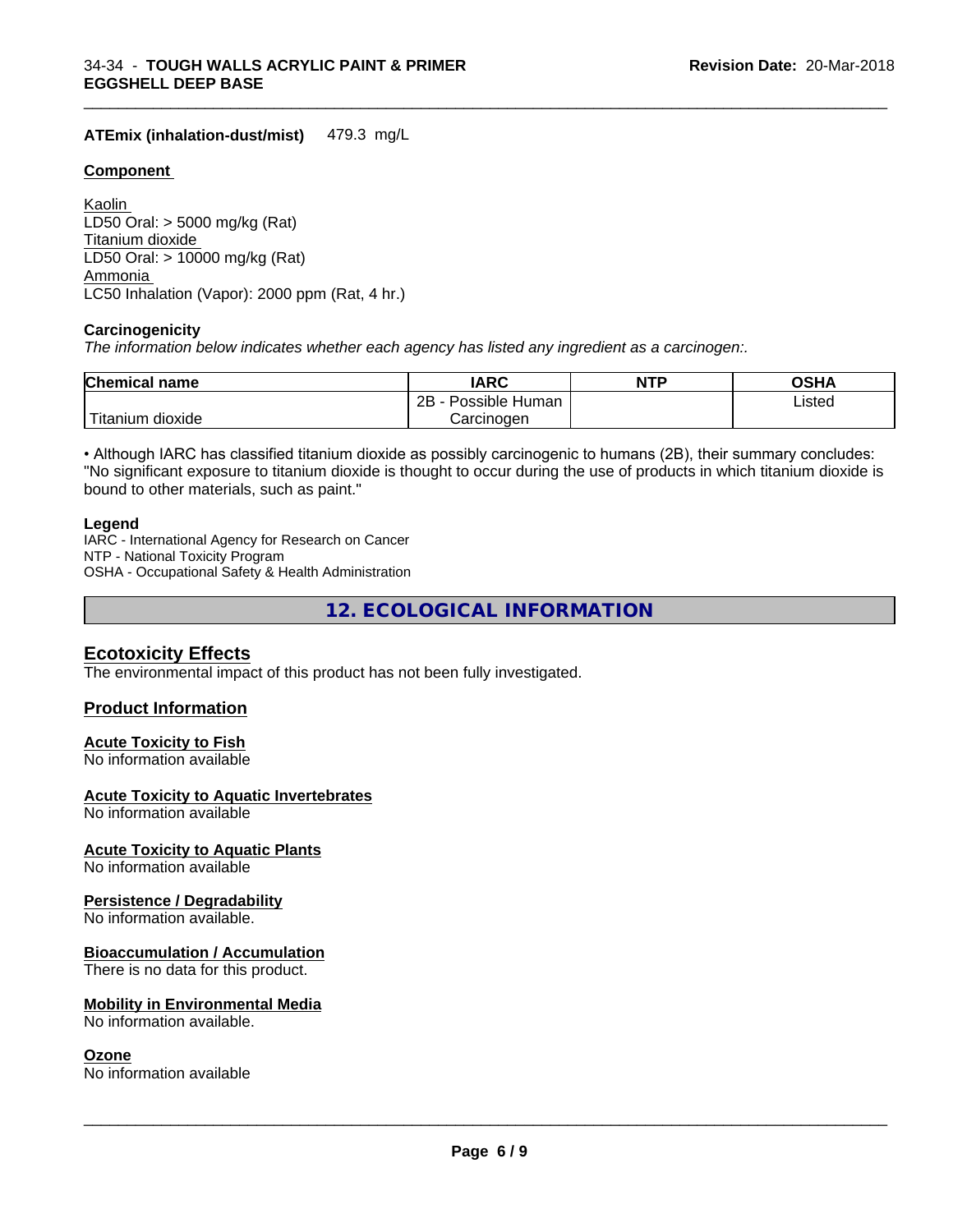## **Component**

#### **Acute Toxicity to Fish**

Titanium dioxide  $LC50:$  > 1000 mg/L (Fathead Minnow - 96 hr.)

#### **Acute Toxicity to Aquatic Invertebrates**

No information available

#### **Acute Toxicity to Aquatic Plants**

No information available

|                              | 13. DISPOSAL CONSIDERATIONS                                                                                                                                                                                               |
|------------------------------|---------------------------------------------------------------------------------------------------------------------------------------------------------------------------------------------------------------------------|
| <b>Waste Disposal Method</b> | Dispose of in accordance with federal, state, and local regulations. Local<br>requirements may vary, consult your sanitation department or state-designated<br>environmental protection agency for more disposal options. |
|                              | 14. TRANSPORT INFORMATION                                                                                                                                                                                                 |
| <b>DOT</b>                   | Not regulated                                                                                                                                                                                                             |
| <b>ICAO/IATA</b>             | Not regulated                                                                                                                                                                                                             |
| <b>IMDG / IMO</b>            | Not regulated                                                                                                                                                                                                             |
|                              | <b>15. REGULATORY INFORMATION</b>                                                                                                                                                                                         |

\_\_\_\_\_\_\_\_\_\_\_\_\_\_\_\_\_\_\_\_\_\_\_\_\_\_\_\_\_\_\_\_\_\_\_\_\_\_\_\_\_\_\_\_\_\_\_\_\_\_\_\_\_\_\_\_\_\_\_\_\_\_\_\_\_\_\_\_\_\_\_\_\_\_\_\_\_\_\_\_\_\_\_\_\_\_\_\_\_\_\_\_\_

# **International Inventories**

| <b>TSCA: United States</b> | Yes - All components are listed or exempt. |
|----------------------------|--------------------------------------------|
| <b>DSL: Canada</b>         | Yes - All components are listed or exempt. |

# **Federal Regulations**

#### **SARA 311/312 hazardous categorization**

| Acute health hazard               | Nο |  |
|-----------------------------------|----|--|
| Chronic Health Hazard             | Nο |  |
| Fire hazard                       | Nο |  |
| Sudden release of pressure hazard | N٥ |  |
| Reactive Hazard                   | N٥ |  |

# **SARA 313**

Section 313 of Title III of the Superfund Amendments and Reauthorization Act of 1986 (SARA). This product contains a chemical or chemicals which are subject to the reporting requirements of the Act and Title 40 of the Code of Federal Regulations, Part 372: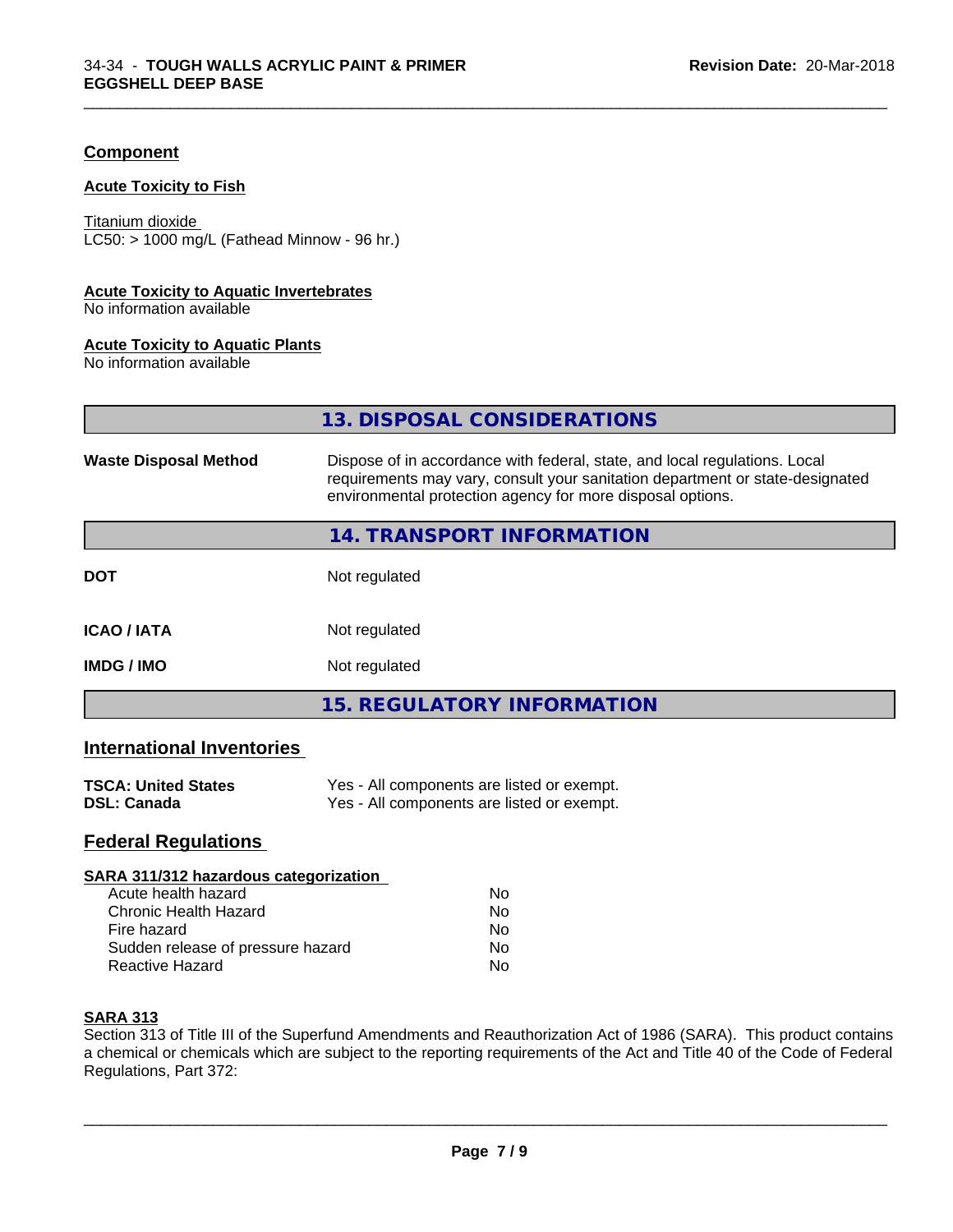*None*

#### **Clean Air Act,Section 112 Hazardous Air Pollutants (HAPs) (see 40 CFR 61)**

This product contains the following HAPs:

*None*

# **US State Regulations**

#### **California Proposition 65**

This product may contain small amounts of materials known to the state of California to cause cancer or reproductive *harm.*

\_\_\_\_\_\_\_\_\_\_\_\_\_\_\_\_\_\_\_\_\_\_\_\_\_\_\_\_\_\_\_\_\_\_\_\_\_\_\_\_\_\_\_\_\_\_\_\_\_\_\_\_\_\_\_\_\_\_\_\_\_\_\_\_\_\_\_\_\_\_\_\_\_\_\_\_\_\_\_\_\_\_\_\_\_\_\_\_\_\_\_\_\_

#### **State Right-to-Know**

| <b>Chemical name</b> | <b>Massachusetts</b> | <b>New Jersey</b> | Pennsylvania |
|----------------------|----------------------|-------------------|--------------|
| Limestone            |                      |                   |              |
| Kaolin               |                      |                   |              |
| Titanium dioxide     |                      |                   |              |

**Legend**

X - Listed

# **16. OTHER INFORMATION**

| HMIS | Health: 1 | <b>Flammability: 0</b> | <b>Reactivity: 0 PPE: -</b> |  |  |
|------|-----------|------------------------|-----------------------------|--|--|
|------|-----------|------------------------|-----------------------------|--|--|

#### **HMIS Legend**

- 0 Minimal Hazard
- 1 Slight Hazard
- 2 Moderate Hazard
- 3 Serious Hazard
- 4 Severe Hazard
- \* Chronic Hazard
- X Consult your supervisor or S.O.P. for "Special" handling instructions.

*Note: The PPE rating has intentionally been left blank. Choose appropriate PPE that will protect employees from the hazards the material will present under the actual normal conditions of use.*

*Caution: HMISÒ ratings are based on a 0-4 rating scale, with 0 representing minimal hazards or risks, and 4 representing significant hazards or risks. Although HMISÒ ratings are not required on MSDSs under 29 CFR 1910.1200, the preparer, has chosen to provide them. HMISÒ ratings are to be used only in conjunction with a fully implemented HMISÒ program by workers who have received appropriate HMISÒ training. HMISÒ is a registered trade and service mark of the NPCA. HMISÒ materials may be purchased exclusively from J. J. Keller (800) 327-6868.*

 **WARNING!** If you scrape, sand, or remove old paint, you may release lead dust. LEAD IS TOXIC. EXPOSURE TO LEAD DUST CAN CAUSE SERIOUS ILLNESS, SUCH AS BRAIN DAMAGE, ESPECIALLY IN CHILDREN. PREGNANT WOMEN SHOULD ALSO AVOID EXPOSURE.Wear a NIOSH approved respirator to control lead exposure. Clean up carefully with a HEPA vacuum and a wet mop. Before you start, find out how to protect yourself and your family by contacting the National Lead Information Hotline at 1-800-424-LEAD or log on to www.epa.gov/lead.